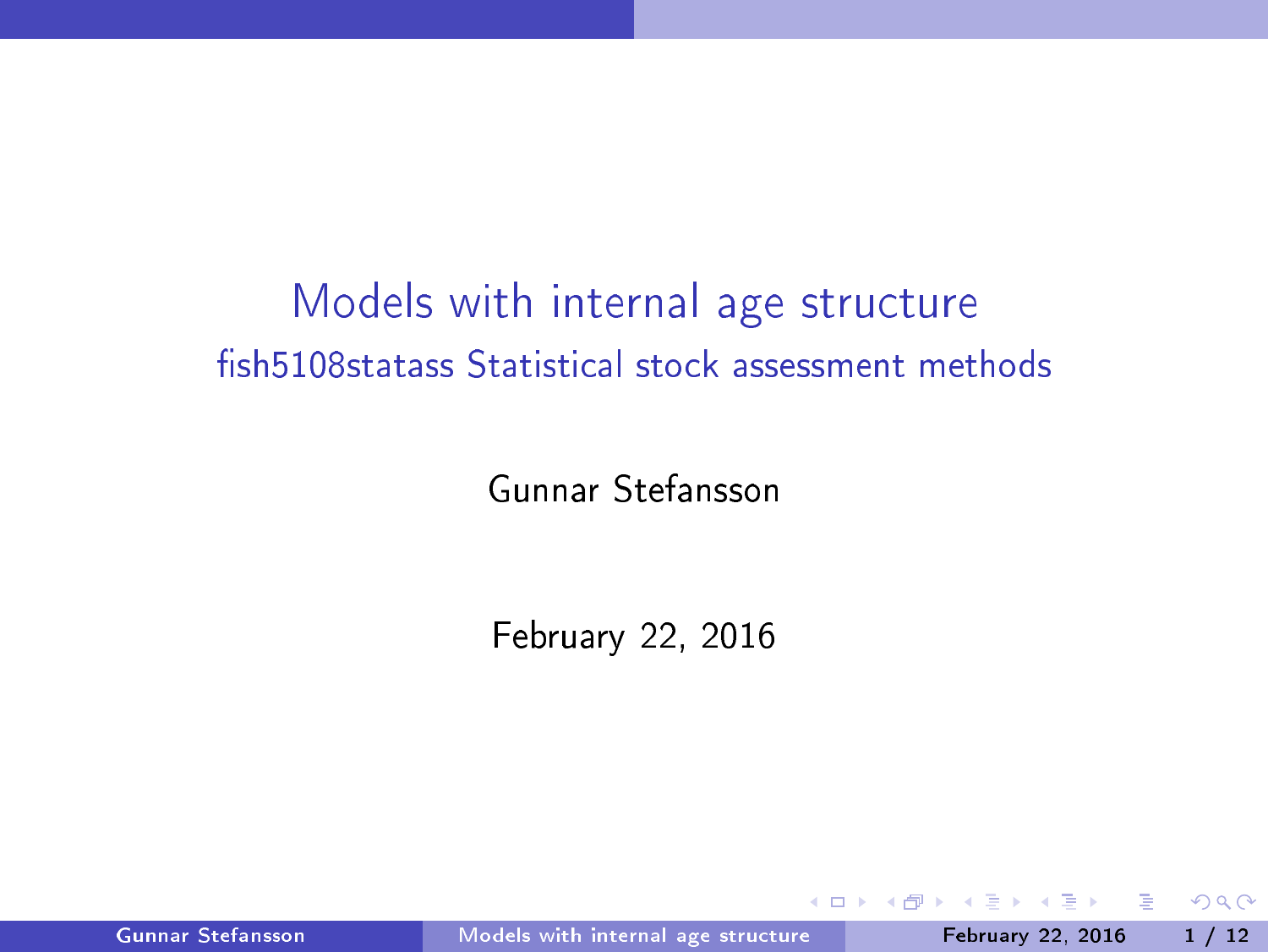## Introduction

Internal age structure Incorporate growth information In
orporate growth information Link to any available data

- **o** Length measurements
- Age data
- **•** Survey indices

 $\leftarrow$   $\Box$ 

э

<span id="page-1-0"></span> $QQQ$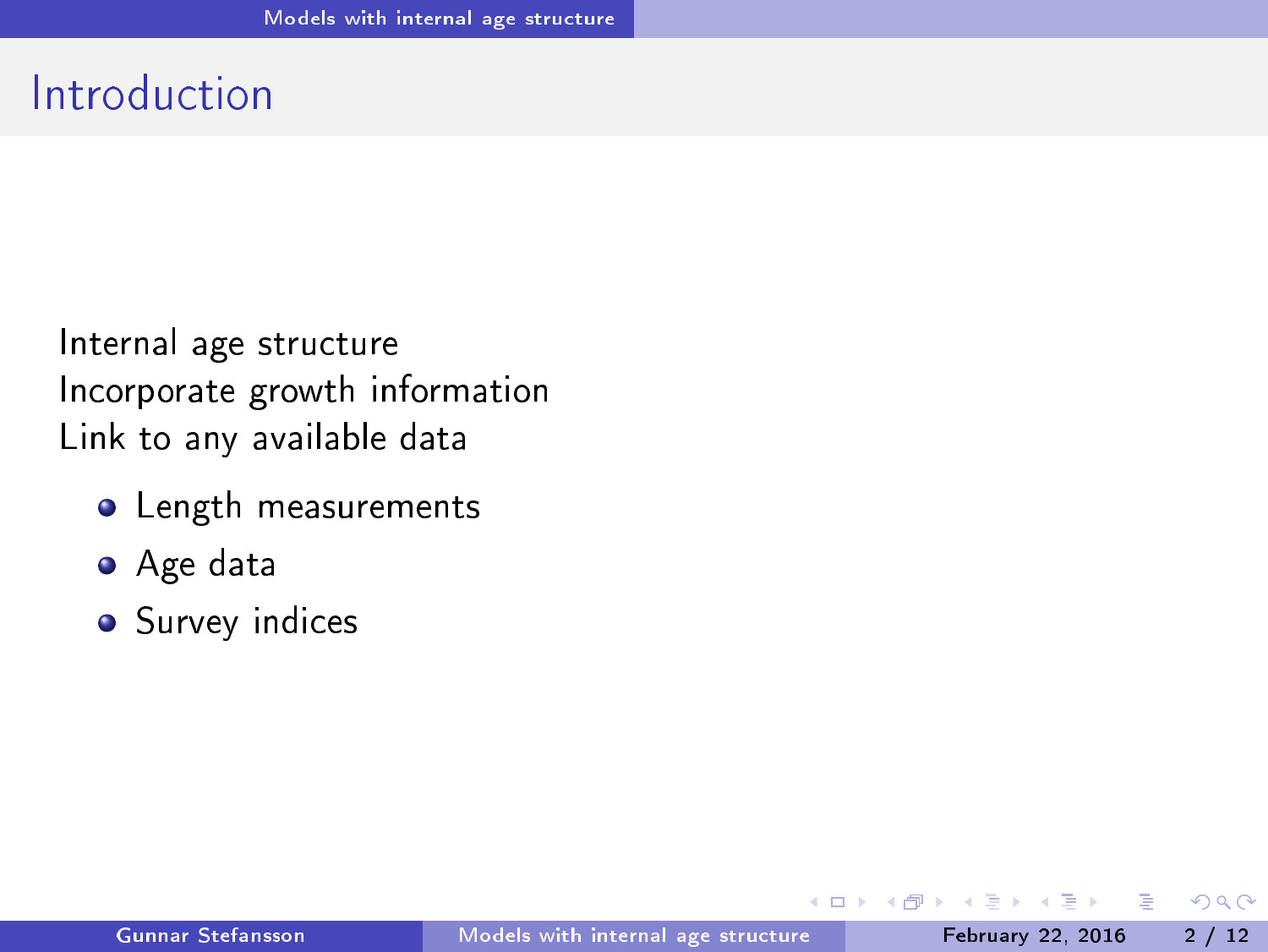### Biomass or numbers

#### Choose whether population model is in biomass or numbers

Gunnar Stefansson Models with internal age structure February 22, 2016 3 / 12

4. 0. 8.

∢ ⁄ਚ

 $\mathbf{A} \rightarrow \mathbf{B}$ 

Þ

<span id="page-2-0"></span> $298$ 

E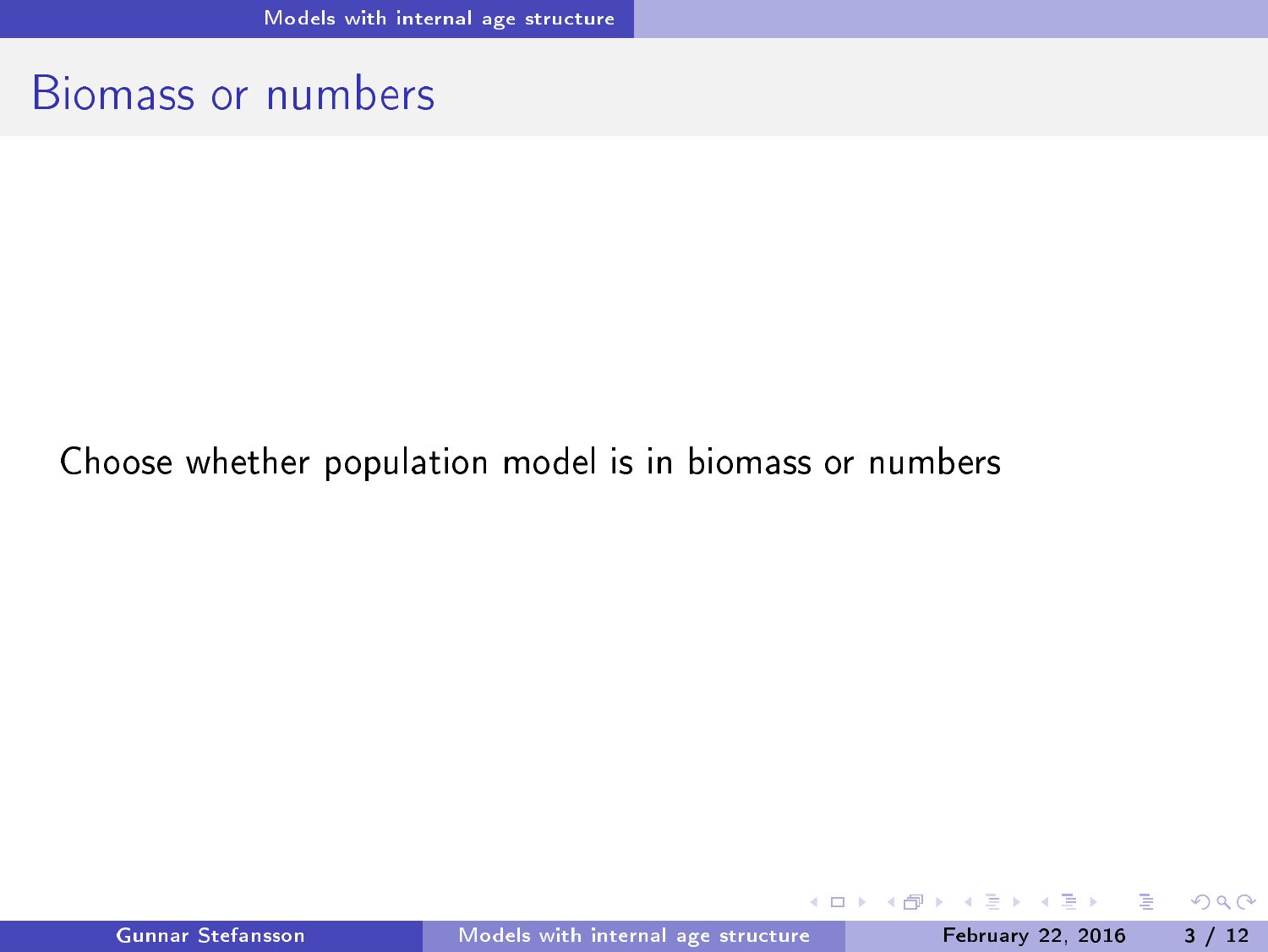### Forwards or backwards

#### Should computations be forwards or backwards in time?

Gunnar Stefansson Models with internal age structure February 22, 2016 4 / 12

 $\mathbf{A} \rightarrow \mathbf{B}$ 

÷

4 ロ ▶ (母

E

<span id="page-3-0"></span> $298$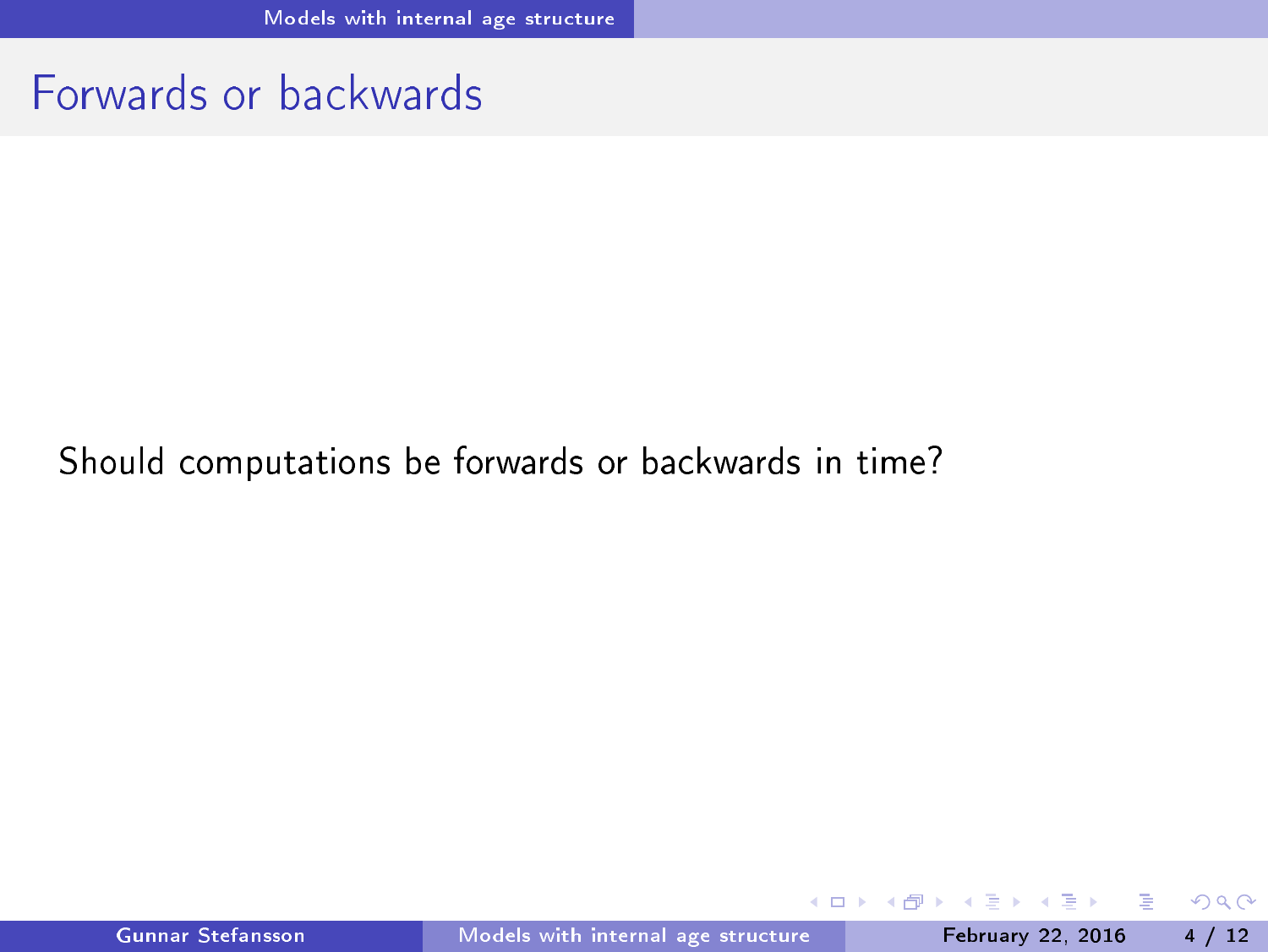### Models of catches

Want to include errors in catches Unlike many bulk biomass and VPA models Can use  $F_{av} = F_{\nu} s_a$  to reduce parameters

э

 $\mathbf{h}$ 

 $\leftarrow$   $\Box$ 

<span id="page-4-0"></span> $2990$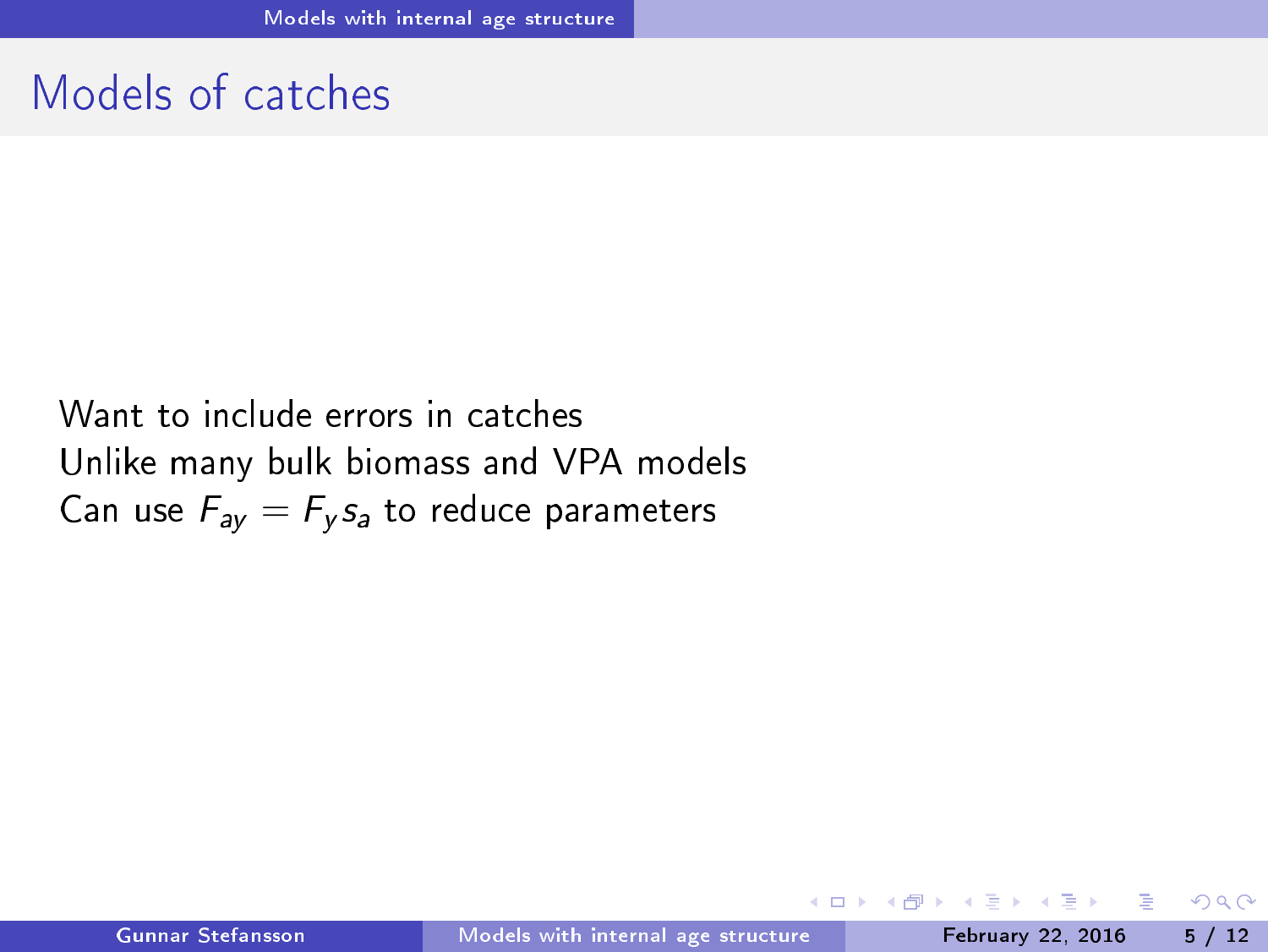The plus group

Traditional biomass model

$$
B_{y+1}=B_y+rB_y(1-B_y/K)-Y_y
$$

Numbers model with true ages  $1, \ldots, A$ :

$$
N_{A+1,y+1} = (N_{A,y} + N_{A+1,y}) e^{-Z_A}
$$

÷.

<span id="page-5-0"></span> $298$ 

 $($   $\Box$   $\rightarrow$   $($  $\overline{a}$   $\rightarrow$   $($   $\overline{a}$   $\rightarrow$   $($   $\overline{a}$   $\rightarrow$   $\overline{a}$   $\rightarrow$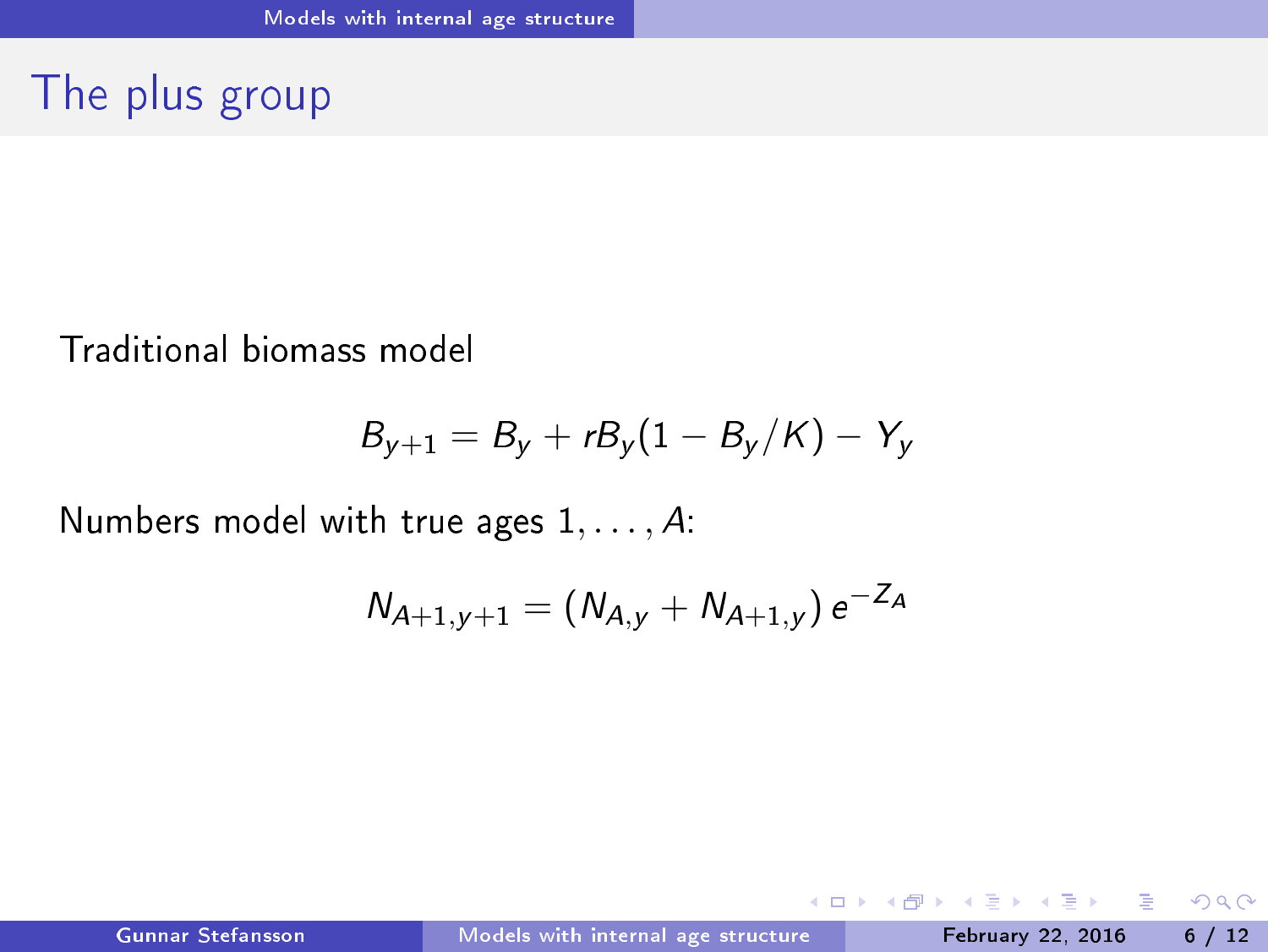### Recruitment

Numbers model: Recruitment is the number of individuals in an incoming Numbers model: Re
ruitment is the number of individuals in an in
oming yearclass. Growth of older individuals, natural mortality and weight of year
lass. Growth of older individuals, natural mortality and weight of recruits is separate. Typical model:  $R = \alpha S/(1 + S/K)$ . Production model: Recruitment is a growth in biomass or surplus production. In
orporates growth of individuals, natural mortality and re
ruiting yearclass in weight. Use e.g.  $rB(1 - B/K)$ .

<span id="page-6-0"></span> $QQ$ 

ヨメ メヨメ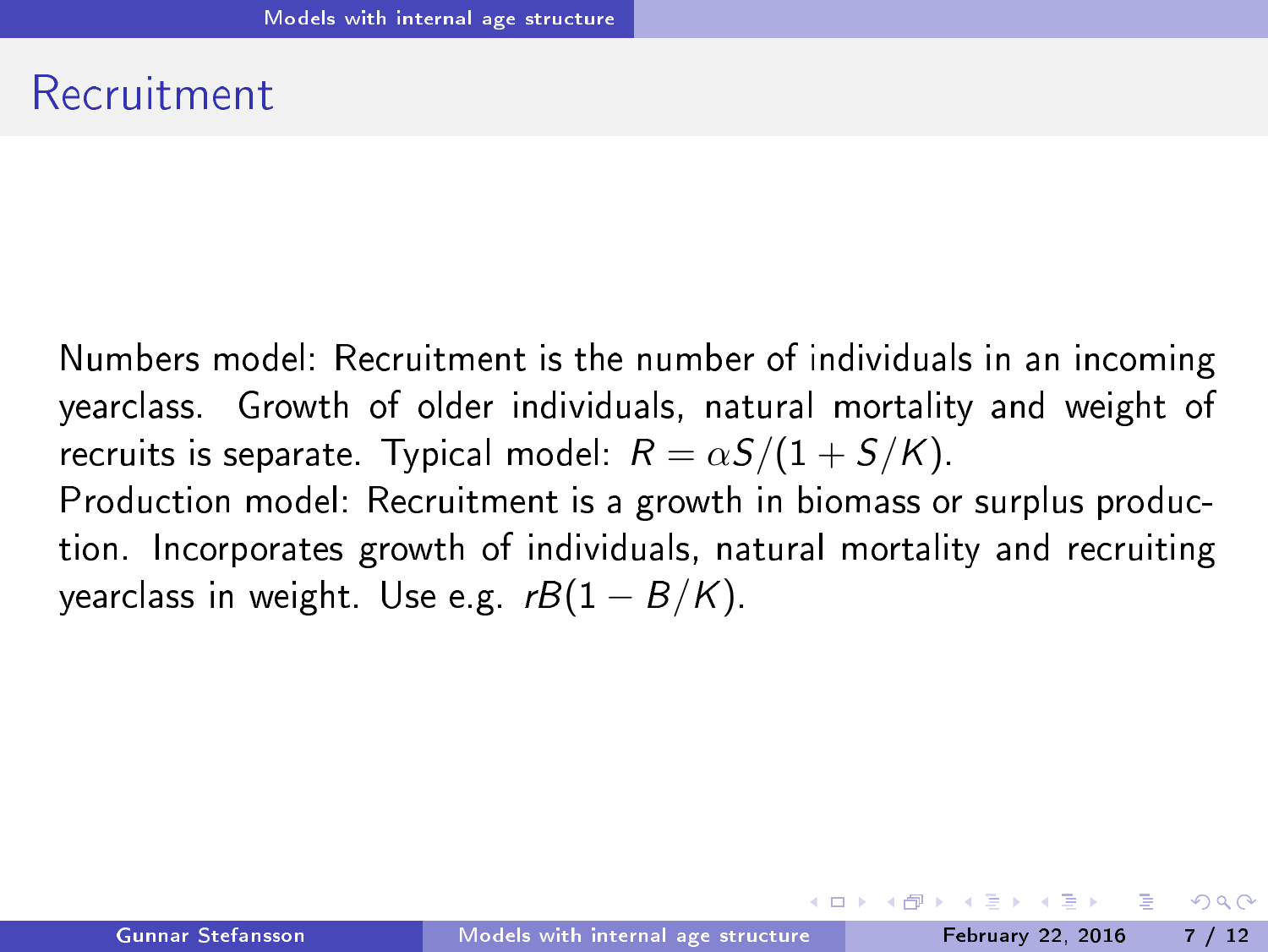# Initial population size

In a forward projection: Need to set initial population (all ages, in first year)

Can use equilibrium assumption  $\Rightarrow$  only one parameter:

$$
N_{0,a}=N_{0,0}e^{-M\cdot a}
$$

(where we start the ages and years from 0 so  $N_{v,0} = R_v$ ) Can try to estimate all ages  $\Rightarrow$  more parameters but also more potential to fit data for initial year (if available).

<span id="page-7-0"></span> $QQQ$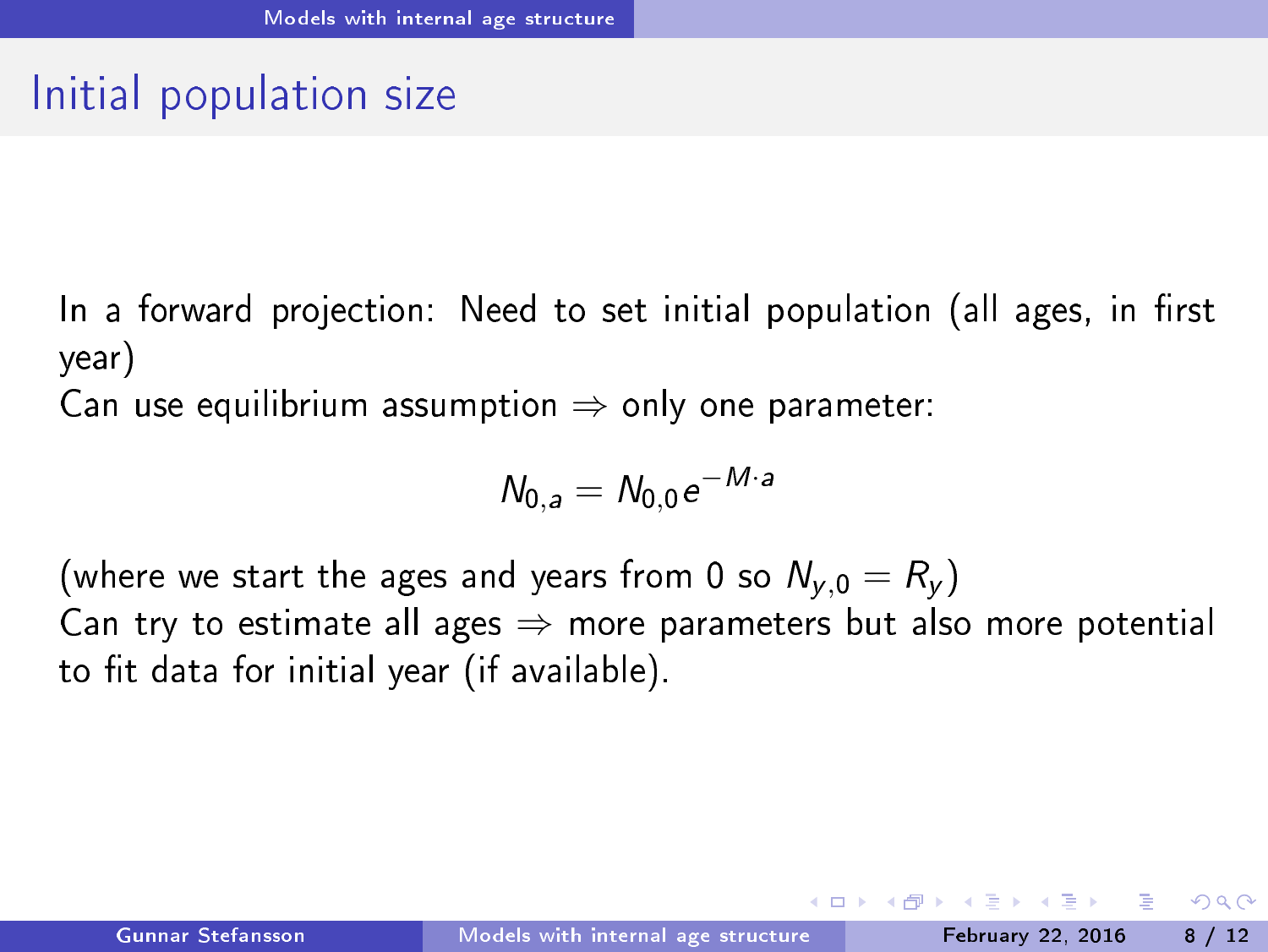## Initialising an estimation procedure

Example: R code setting initial values in a statistical age-based population model. Nephrops in Icelandic waters Example: <sup>R</sup> ode setting initial values in <sup>a</sup> statisti
al age-based population model. Nephrops in I
elandi waters  $from 1980$ 

```
# aspminit.r
\blacksquare-#
# Set up initial values for age-structured dynamic stock-production models
tured dynamics for age-structure for a ge-structure for a ge-structure for a ge-structure for a ge-structure for
## Set up data-nephrops specific
vrs <- 1980:1998
yrs and the contract of the contract of the contract of the contract of the contract of the contract of the contract of the contract of the contract of the contract of the contract of the contract of the contract of the co
# Annual catch data
      2712, 2240, 1866, 1692, 2157, 2230, 2381,
      2712,2240,1866,1692,2157,2230,2381,
      2238.1027.1633.1228.1411)
# Annual abundance index
I < -c (45.5, 51.8, 51.5, 47.8, 45.6, 56.4, 61.3,
I<-
(45.5,51.8,51.5,47.8,45.6,56.4,61.3,
      52.6.39.9.36.0.40.0.42.1.51.3.
      52.6,39.9,36.0,40.0,42.1,51.3,
      51.4.38.0.27.0.35.2.31.3.38.9)
wts<-
(8,14,23,34,46,60,75,89,104,119,131,145,159,175) # Wt ages 3-16, MRI 2011 report
# Number of ages and vears
# Number of ages and years
                                      # Number of true age groups
g < -4# Number of vears
totyrs total and the second term of the second second second second second second second second second second s
# Initialize values of all parameters
# Some will later be estimated - others simply fixed at assumed values
\mathbb{R} Some will later be estimated be estimated at assumed values \mathbb{R}M<-ren(0.3.(σ+1))# Natural mortality
M<-rep(0.3,(g+1)) # Natural mortality
selpat <- c (0.1, 0.333, 0.667, 1, 1) # Selection pattern-Might estimate
                                      # Initial value of catchability
a < -1q<-1 # Initial value of 
at
hability
Fvec<-rep(0.5,totyrs) # Annual fishing mortality
# now set up an appropriate mean weight at age for age grps 1:g and plus grp
                                                                                                                         ÷.
                                                                                                                               QQQ# cum7 values in the nlus croun
Zplus<-(g:(g+9))*M[g+1℄ # 
umZ values in the plus group
Gunnar Stefansson Models with internal age stru
ture February 22, 2016 9 / 12nplus (average structure in plus) # age structure in plus group and age structure in plus group and age structure
```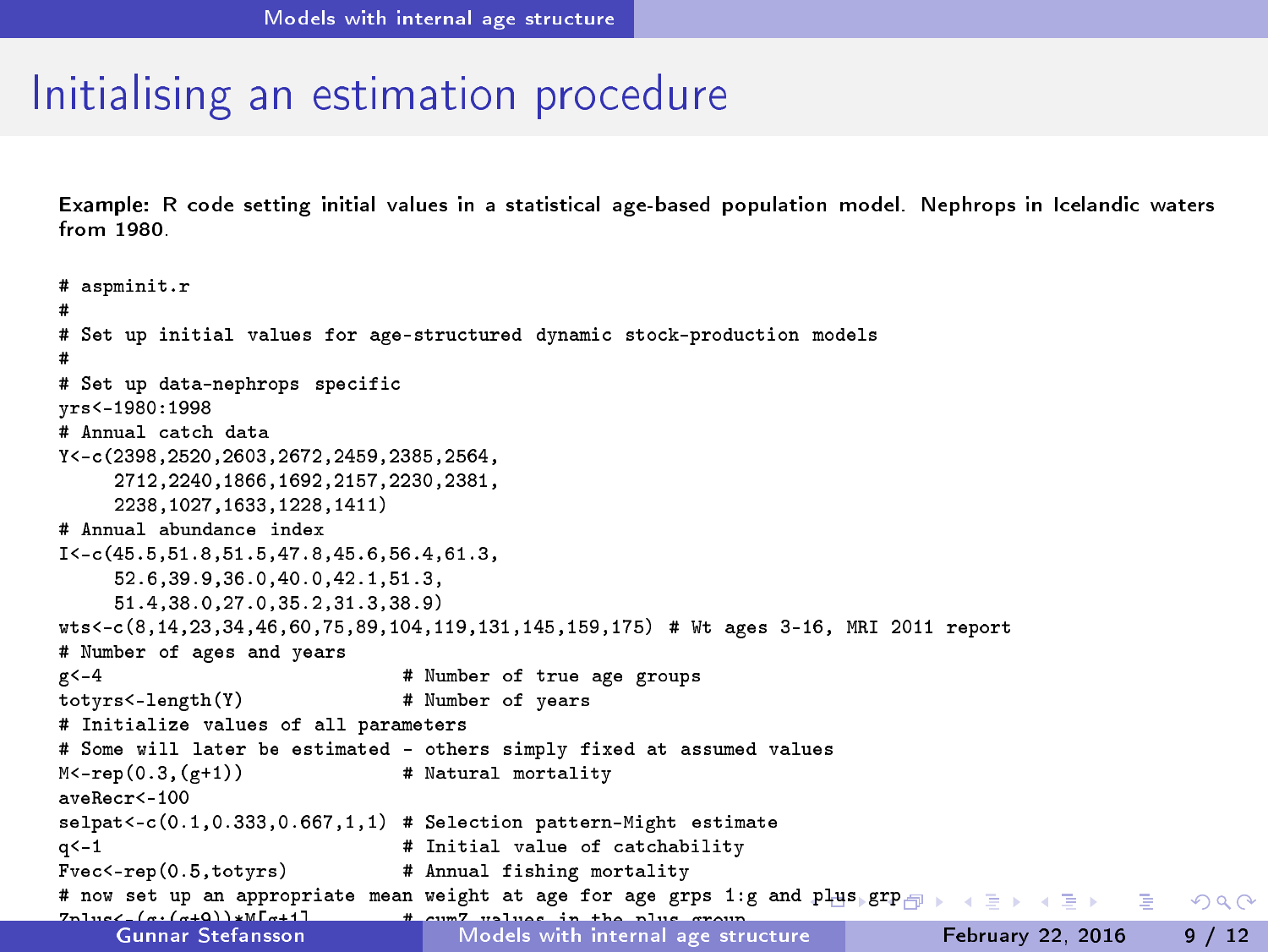# Proje
ting a sto
k in numbers forward in time

See http://vr3pc109.rhi.hi.is/fish/fish5108statass/lecture60/sl60/aspm.r or

http://vr3x113.rhi.hi.is:8080/tutor-web/fish/fish5108statass/lecture60/sl60/  $-$  append the file name to the number of this slide Example: R code to project stock forward. Stock-numbers model with true ages and plus group. Only estimation of R and F. Initial stock size=equilibrium stock from constant recruitgroup. Only estimation of R and F. Initial sto
k size=equilibrium sto
k from onstant re
ruitment

```
# aspm.r
# aspm.r
# aspm: Performs forward simulation of populations, given values of parameters
aspm<-function(Fvec.Rvec.totvrs.M.w){
aspment to the contract of the contract of the contract of the contract of the contract of the contract of the
   Yhat<-MIII.I.
   Bhat<-NULL
   Rtemp<-Rvec[1]
   rtempo de la contrada de la contrada de la contrada de la contrada de la contrada de la contrada de la contrad
   #NO<-Ninit
                                                    # First start-of-year stock size - fixed
   \mathcal{H}^{\text{max}} start-of-year start-of-year start-of-year start-of-year start-of-year start-of-year stock \mathcal{H}^{\text{max}}\texttt{\#NO} < -Rtemp*exp(-cumsum(c(0,M[1:(length(M)-1)]))) # initial start-of-year stock
   N0 <-aveRecr*exp(-cumsum(c(0,M))[1:g]) # better: first only true ages
   N0 < -c(N0, \text{average}(-\alpha \cdot \text{exp}(-\alpha \cdot \text{exp}(-N(\alpha+1)))) a then append the plus group
   for(year in 1:totyrs){
      baseF<-Fvec[year] # Base fishing mortality
      F0<-baseF*selpat # Fishing mortality during the year
                                                                           A \equiv \mathbf{1} + A \pmb{\overline{B}} + A \pmb{\overline{B}} + A \pmb{\overline{B}} + A \pmb{\overline{B}} + AC<-(F0/(F0+M))*(1-exp(-(F0+M)))*NO\equiv \OmegaGunnar Stefansson
```
<span id="page-9-0"></span> $\mathcal{C}^{\text{max}}$  . Total landings with internal age structure  $\mathcal{C}^{\text{max}}$  . Total landings with internal age structure  $\mathcal{C}^{\text{max}}$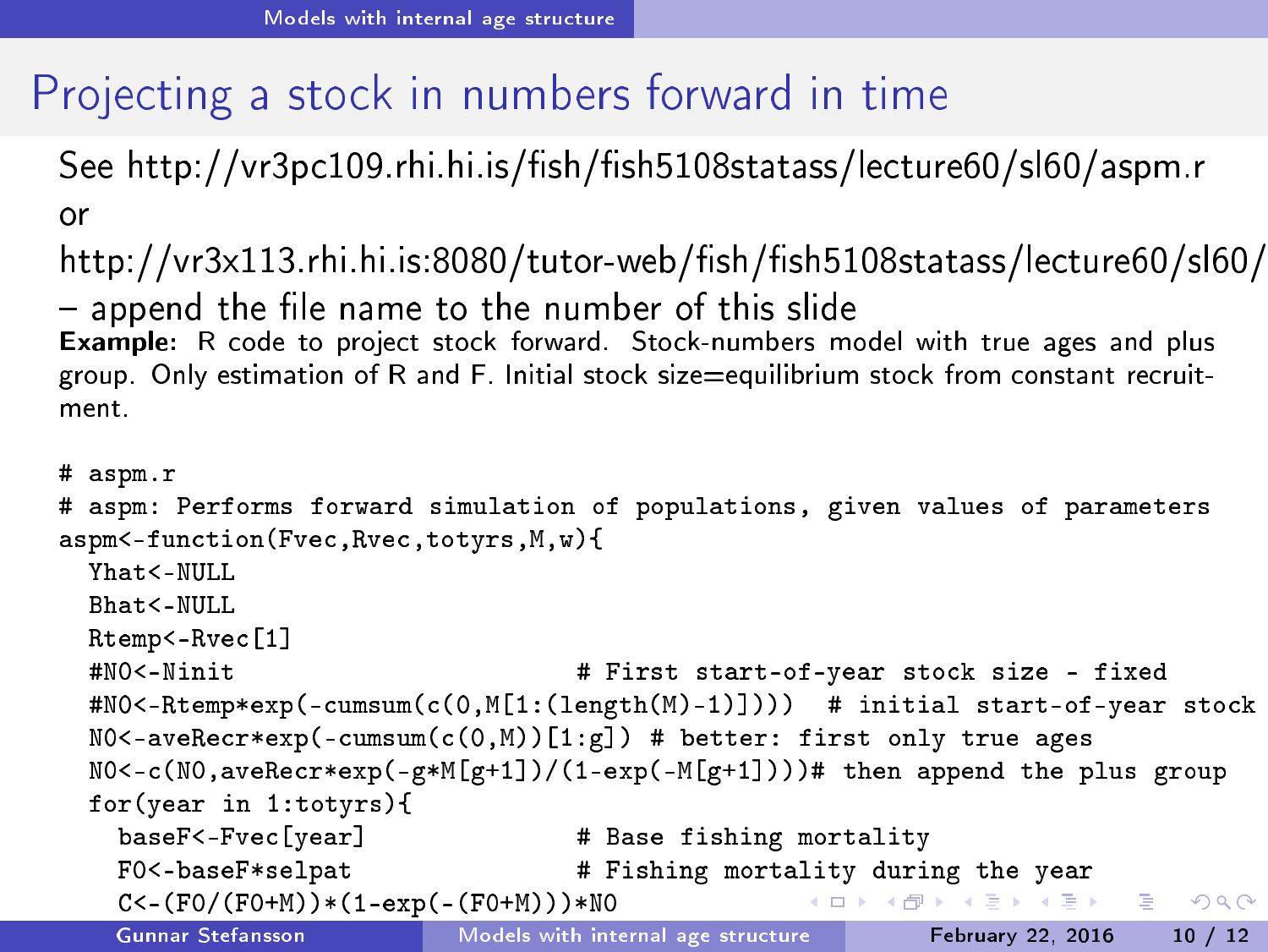## Evaluating a model fit

A typi
al t-evaluation fun
tion in R.

Usually an evaluation of a fit is coded as a function, which return a fit measure for a given set of parameters.<br>A typical fit-evaluation function in R.

```
#ssefon.rssefcn<-function(parameters.Y.I.M.w){
   sseft and the state of the state of the state of the state of the state of the state of the state of the state of the state of the state of the state of the state of the state of the state of the state of the state of the 
      totyrs<-length(Y)
       totyrsk totyrsk konstantin i den formale og den formale og den formale og den formale og den formale og den for
      Fvec<-exp(parameters[1:totyrs])
       Fver and the second term of the second term of the second term of the second term of the second term of the second term of the second term of the second term of the second term of the second term of the second term of the
      Rvec<-exp(parameters[(totyrs+1):(2*totyrs)])
       rvet totyrstelle the control of the control of the control of the control of the control of the control of the c
      q<-exp(parameters[2*totyrs+1])
      #alpha<-parameters[2*totyrs+2]
       #alpha<-parameters[2*totyrs+2℄
      #K<-parameters [2*totvrs+3]
       \blacksquareproj<-aspm(Fve
,Rve
,totyrs,M,w)
      Yhat<-proj$Yhat
      Bhat<-proj$Bhat
       Bhat<-proj$Bhat
      That<-a*Bhat
       In the contract of the contract of the contract of the contract of the contract of the contract of the contract of the contract of the contract of the contract of the contract of the contract of the contract of the contrac
      SSEY < -sum((log(Y) - log(Yhat))<sup>2</sup>)
      SSEI <-sum((log(I) - log(That)))^2)SSE<-SSET+SSEY
      return(SSE)
```
}

 $\leftarrow$   $\Box$ 

<span id="page-10-0"></span> $\rightarrow$   $\equiv$   $\rightarrow$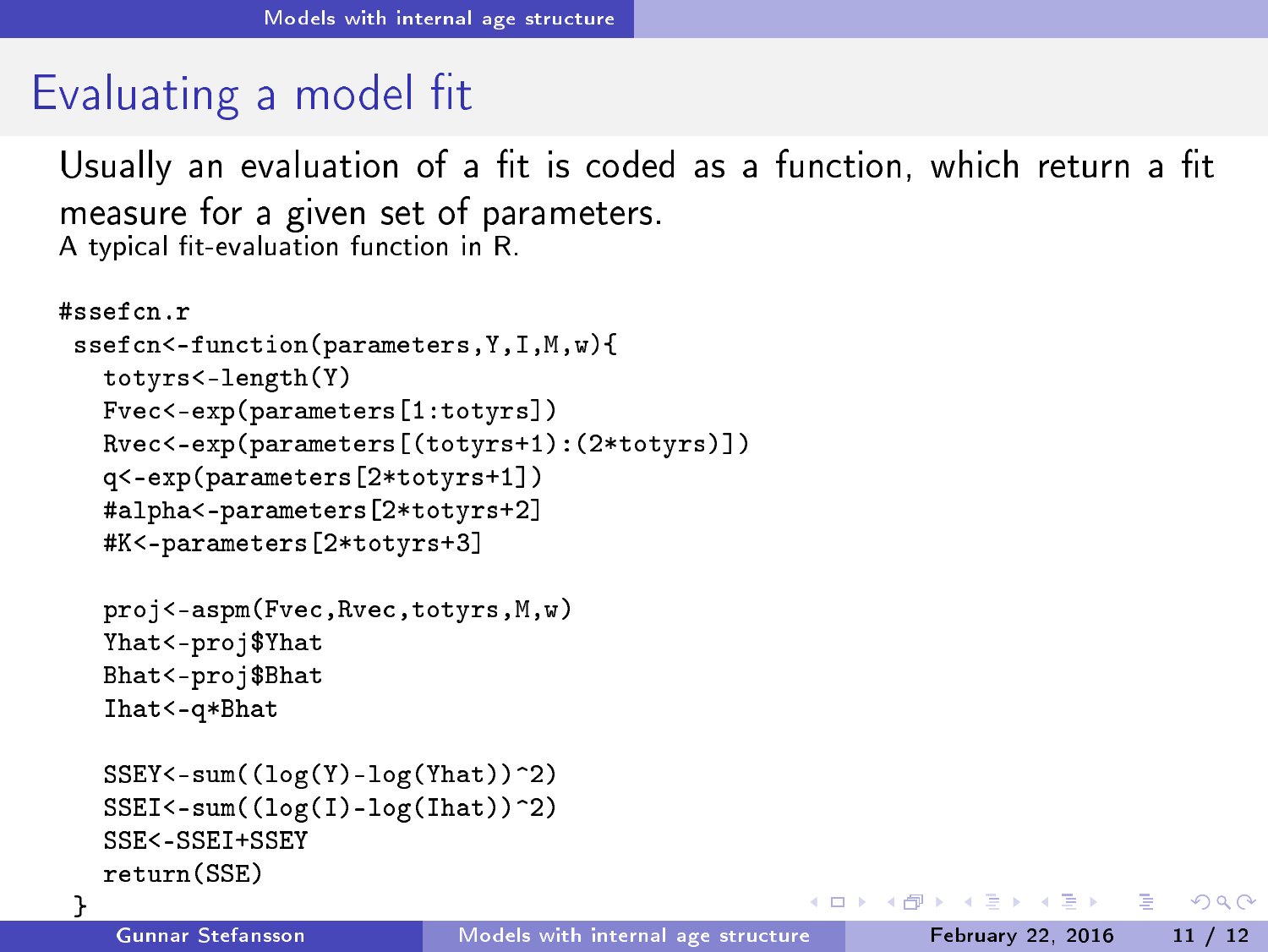# A omplete run

Need more data, e.g. on re
ruitment in order to reduce the number of parameters compared to number of data points.

Would prefer production to be linked to stock size

<span id="page-11-0"></span>

Example: When tting a model to the nephrops data and plotting the results the following R commands can be used

```
#filename="aspmrun.r"
  Download this file from http://vr3pc109.rhi.hi.is/fish/fish5108statass/lecture60
  Download the other files below from the same directory
# Download the other files below from the same dire
tory
\sharpTo do a complete assessment give the command:
  source("aspmrun.r")
                                                                                                   QQen and the source of the source of the source of the source of the source of the source of the source of the s
     Gunnar Stefansson
                                   Models with internal age structure February 22, 2016 12 / 12
```